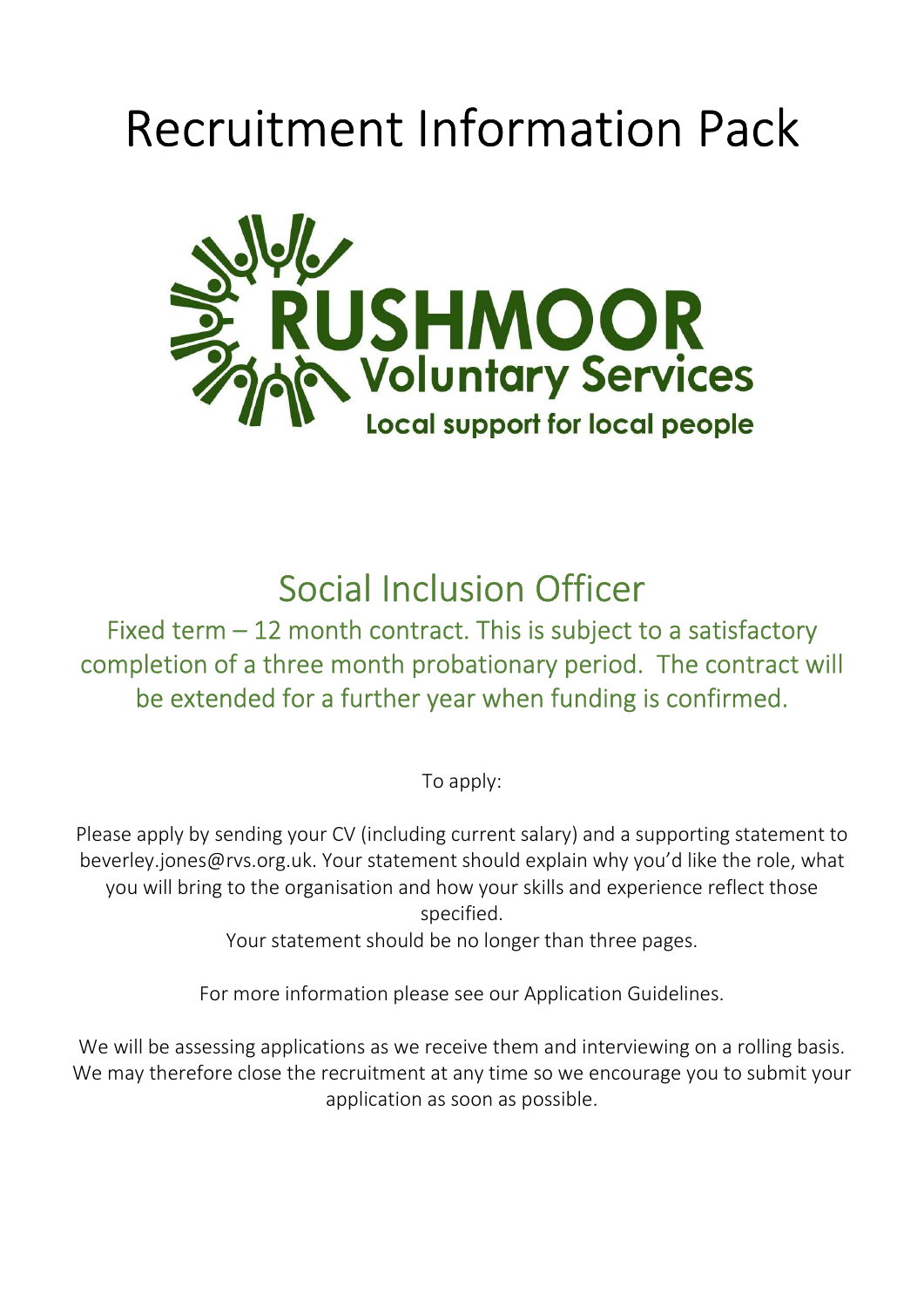## Thank You!

Thank you for your interest in Rushmoor Voluntary Services (RVS). This information pack should provide all the information that you need but please don't hesitate to contact Beverley Jones - beverley.jones@rvs.org.uk if you need any further information before submitting your application. We may be able to be flexible on some aspects of the role.

#### About Us

Established as a registered charity in 1971, RVS are the Council for Voluntary Service (CVS) in Rushmoor. Our role in the community is to champion volunteering and to support any voluntary or community group working in the Borough of Rushmoor.

RVS manage a number of projects that provide community benefit. These include:

- Community Transport which includes scheduled passenger services and a grouphire minibus scheme for Rushmoor & Hart.
- Home Help providing shopping and light housework to frail, elderly and disabled people.
- Befriending and Buddying Support
- Blooming Marvellous a supported volunteering gardening project.
- HIV in Hampshire emotional and practicable support to people living with HIV.

We support our members by creating networks; our quarterly Voluntary Sector Forum is well attended by partners and local groups. We provide support with volunteer recruitment and training, DBS applications plus maintaining good practice.

We work in close partnership with various organisations including our core funders and partners Rushmoor Borough Council and Hampshire County Council.

RVS are members of the Hampshire Council of Voluntary Services (CVS) Network, an alliance of eight organisations who work together to help Hampshire's charities, community groups and social enterprises to succeed and flourish. We collaborate in a local cluster with Hart and Basingstoke CVSs.

#### Our Mission

In partnership with the voluntary, statutory and business sectors, enabling all the people of Rushmoor to play a full and active part in the life of the local community.

#### Where we Work

The area we cover for our CVS services includes Aldershot and Farnborough, along the Blackwater Valley in the north east corner of Hampshire.

Over 250 organisations and groups from this area are members of RVS.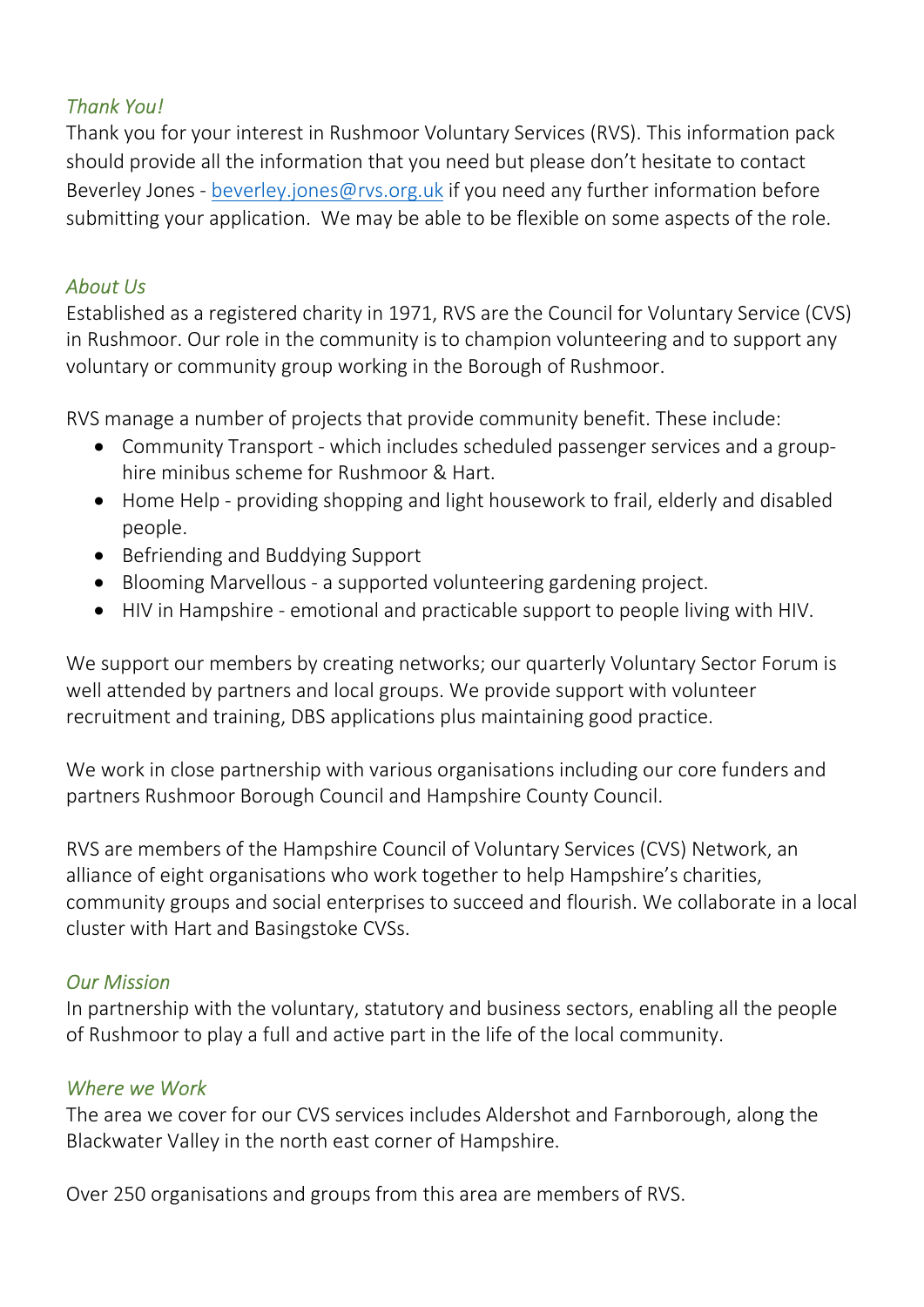Many of our support services also cover areas of Hart (working in partnership with Hart District Council and HVA), something which we wish to proactively increase.

Our office is within the Civic Offices alongside Rushmoor Borough Council and other key organisations supporting the community of Rushmoor.

## Our Team

We began a period of significant change during 2019; our new Chief Executive Officer (CEO) and Community Development Manager (CDM) were appointed to replace their long-standing predecessors. We recruited an Operations Manager in January 2021. In August 2019 we moved to our new office base within the Civic Offices.

2020 presented opportunities for further change, partly due to the retirement of other key staff but also in response to our experiences during the Covid-19 emergency.

The current paid staff team comprises of various - mostly part-time - roles which are supported by a team of volunteers.



# The Role

RVS lead and coordinated the local response to the Covid-19 emergency which has reinforced our intention to change how we support our community. Operation Rushmoor Community Action (ORCA) successfully recruited and deployed almost 400 volunteer Responders during that time many of whom are still supporting residents on a regular basis.

During this time, a temporary telephone befriending project was set up and in October 21, this service was made permanent and now includes telephone, face to face and buddying support. The framework for the project has been implemented and good referral networks are in place and additional volunteers recruited.

You will work 18 hours per week spread over 3 days, preferably Tuesday – Thursday. These hours will be during traditional office hours but you may occasionally be required to be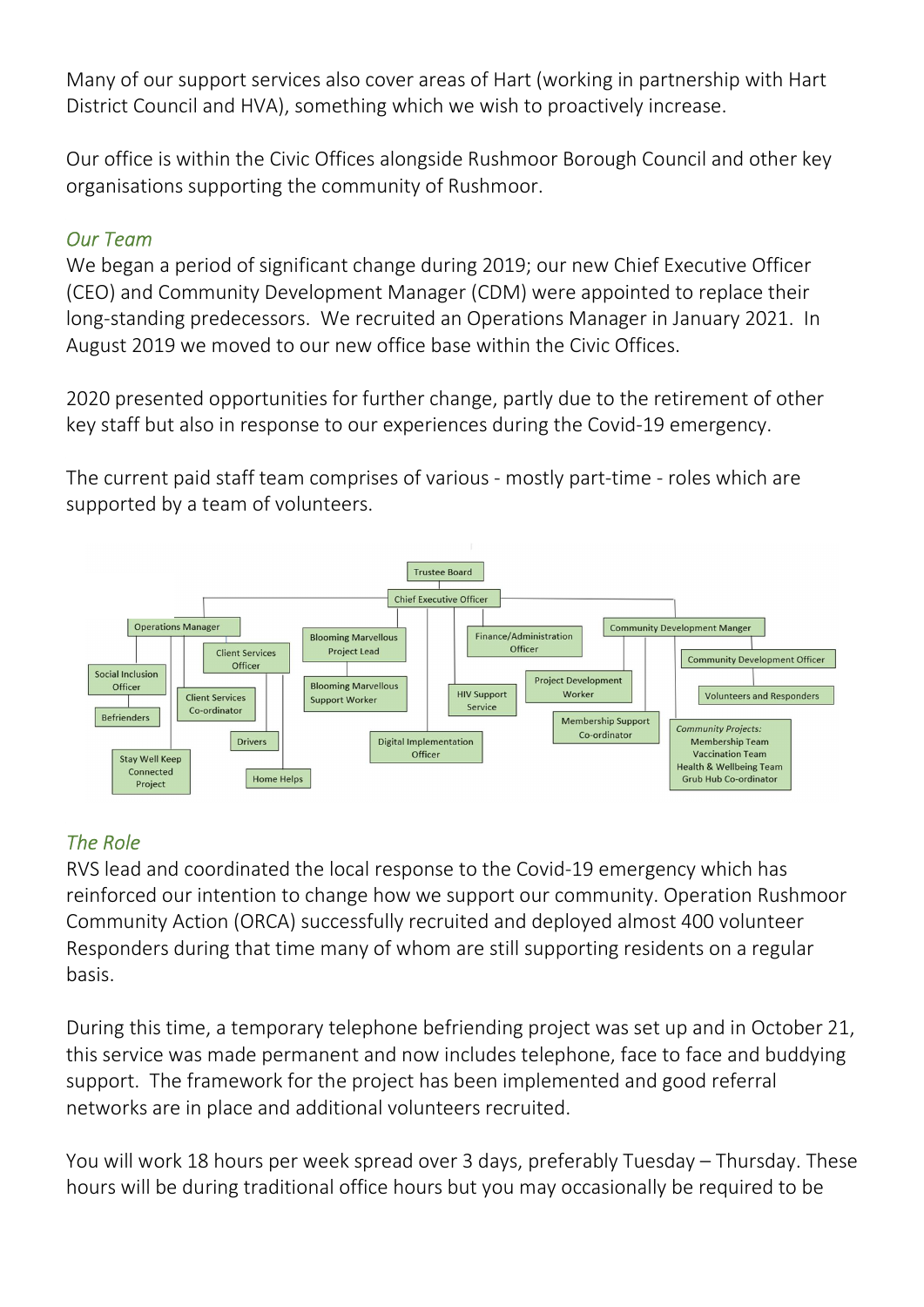available outside of these hours and to be flexible with notice. There may also be a requirement for some occasional additional paid hours.

The post-holder will report to the Operations Manager and be responsible for the volunteers.

# The Benefits

As well as working in a long established and community focussed organisation, you will be based in a new office environment with generous facilities (subject to Covid restrictions). Some home working will be available as we transition to hybrid working arrangements.

# We offer:

- 12 month initial contract. This is subject to a satisfactory completion of a three month probationary period. The contract will be extended for a further year if funding is confirmed.
- A salary of circa £12,900 p.a. (£21,500, full-time equivalent) according to relevant experience.
- Auto enrolment in the company's defined contribution pension scheme. Individual contributions are flexible subject to statutory minimum and maximum limits; RVS contributions will be paid in accordance with policy.
- Mileage and out-of-pocket expenses undertaken on behalf of RVS, paid in accordance with the Inland Revenue mileage rates for business travel, e.g. 45p per mile for travel by car.
- 23 days paid annual leave rising to 28 after five years' service, plus statutory days, prorata.
- An incrementally increasing period of sick pay in accordance with length of service.
- Free parking during working hours.

## Job Description

Whilst the overarching purpose of this role will remain, the specific responsibilities will be reviewed in line with the strategic development of the organisation.

## Role Purpose:

- To support the prevention of social isolation and loneliness for those unable to access local facilities outside of the home via the Befriending service.
- To co-ordinate support for those who are able to access their community via the Buddy scheme.
- To provide support and supervision for the volunteers directly supporting residents.

## Priorities:

- To establish good relationships with volunteers, residents and partners.
- Networking and marketing for the service.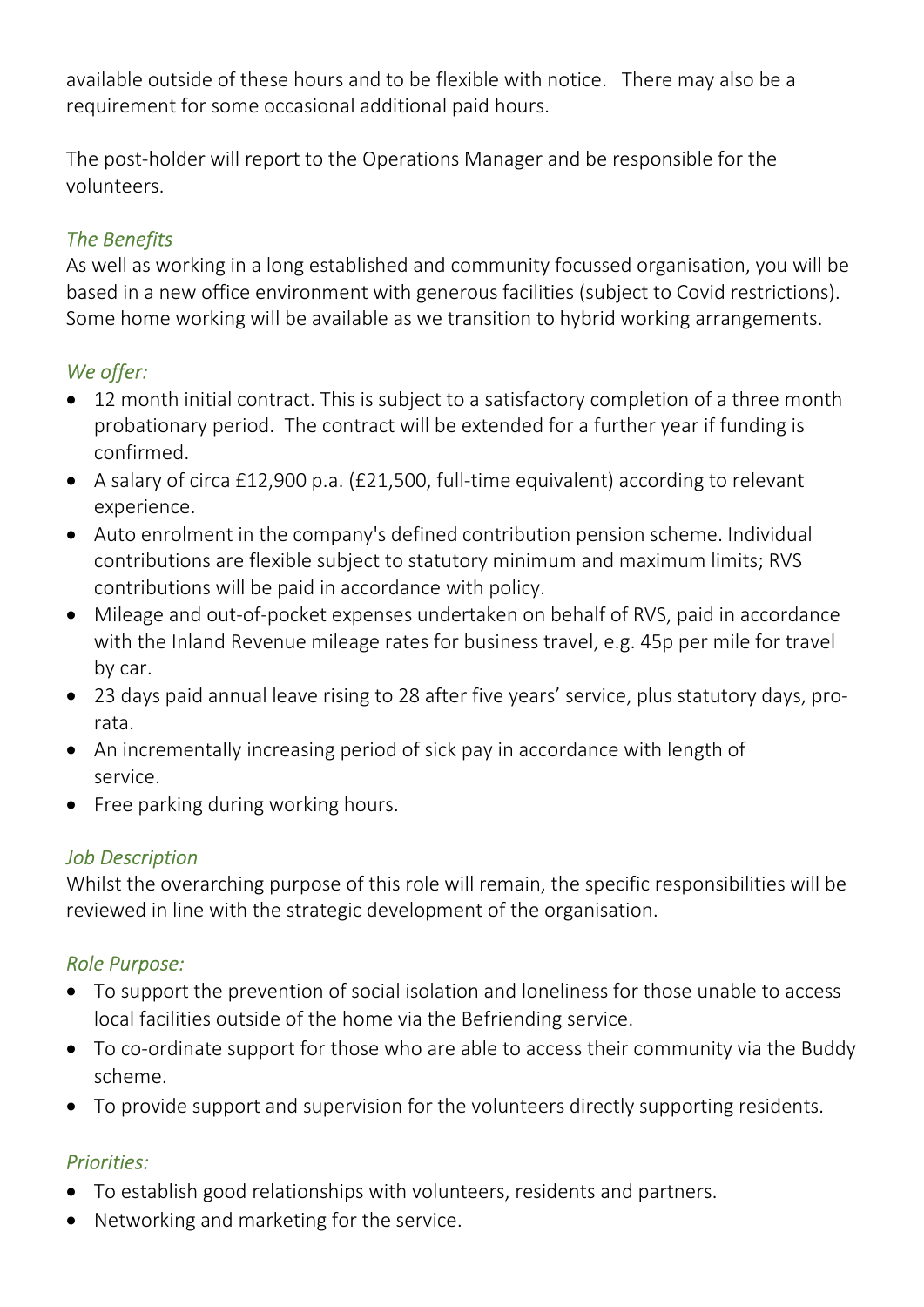## Main tasks/responsibilities after establishing a new service framework:

- To ensure that all volunteers work to the code of practice developed for the service.
- Manage and allocate referrals into the service.
- Make the first contact with residents, to ascertain their needs and risk assess.
- Assign volunteers to residents, so they can provide practical and emotional support, either via the phone or during residents first outings.
- Ensure that all volunteers are aware of boundaries and guidelines appropriate to their role.
- Ensure volunteers receive basic safeguarding training and are confident in requesting the need for support for either the resident or themselves.
- Follow up on concerns raised by the volunteers straight away to a satisfactory & safe conclusion.
- Provide regular support and supervision for the volunteers both in group and 1-2-1 sessions.
- Support the buddy volunteers in talking to residents to gauge their level of confidence, where they would like to visit first and the practicalities around that.
- Ensure buddy volunteers share details of outings/plans and are aware of lone working and any associated risk.
- Keep up to date with Covid restrictions that may affect the buddy scheme and advise volunteers. Arrange telephone support in these cases.
- Appraise residents' needs if they require more help than a volunteer can provide then discuss with Operations Manager to put additional support in place or signpost to a more suitable specialist organisation.
- Confirm with resident that support is working well and review regularly.
- Maintain records on the CRM database.
- Support buddies with a risk assessment for outings/meetings for the resident.
- Ensure all volunteers have up to date information on RVS range of services that may be useful to support independence, e.g. transport and home help.
- Provide up to date information regarding local groups and organisations if relevant and helpful to the resident.

## Compliance:

- Ensure that the GDPR guidance and policy is adhered to at all times by the co-ordinator and also the volunteers.
- Ensure that personal information of both resident and volunteer is protected.
- Ensure that volunteers adhere to the confidentiality policy and keep all information regarding residents confidential, other than sharing with the co-ordinator or in a safeguarding situation.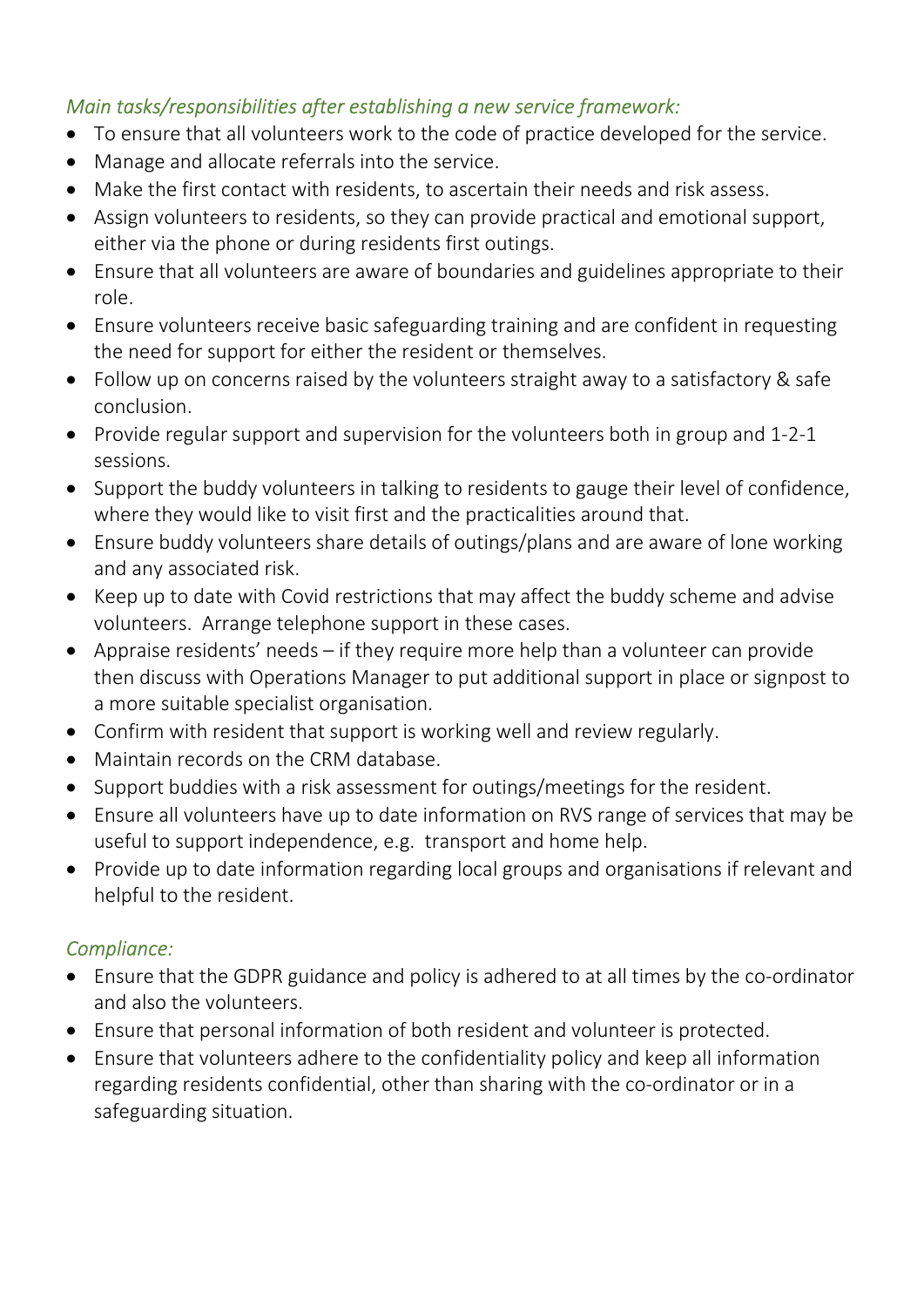## About You

You will be educated to a good standard, be administratively self-supporting and possess excellent IT skills. You will possess a positive, 'can do' manner, be approachable and respectful with the ability to motivate and influence people.

You will have experience of project/service delivery leadership, ideally within the voluntary sector.

You will understand what best practice in volunteer management looks like and are comfortable advising and supporting others to achieve this.

The role is subject to a standard DBS check.

## Key Skills and Experience:

Essential

- Project development and management experience.
- Working with and supporting volunteers.
- Safeguarding.
- Ability to stay calm under pressure and multi task, prioritising where necessary.

#### Desirable

- Experience of delivering a project of a similar nature, supporting vulnerable adults.
- Risk assessments.
- Awareness of mental health and mental illness.

# Values and Aptitude

- Ability to develop good working relationships with colleagues at all levels, in a range of organisations.
- Able to monitor and maintain own standards.
- Ability to work on own initiative, prioritise and meet deadlines.
- Methodical and effective approach to work, with attention to detail, and good time management.
- Flexible approach and willingness to work as part of a team with ability to make positive contributions to benefit the whole organisation.
- Demonstrate an inclusive mind-set.
- Experience of outcome focussed approach to service development.
- Experience of monitoring service performance against outcomes.

## Administration and Communication

#### Essential

- Demonstrable organisation skills and capacity to manage a varied workload.
- Ability to communicate clearly and concisely, both orally and in writing.
- Strong interpersonal and communication skills.